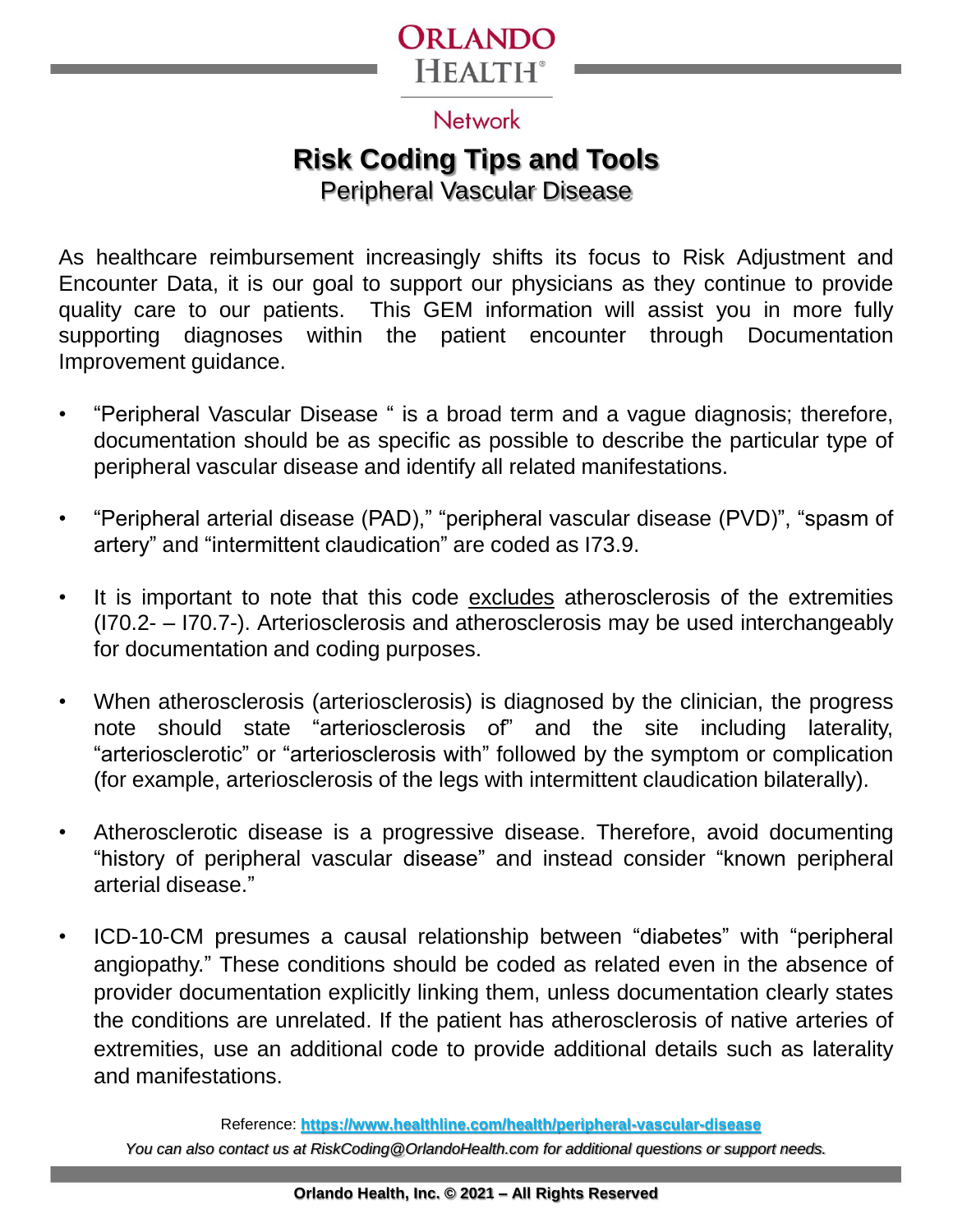

### **Network**

## **Risk Coding Tips and Tools**

Peripheral Vascular Disease

#### **Peripheral Vascular Disease**

| <b>Physician Documentation Example</b>                                                                                                                                                                                                                        | <b>ICD-10 Codes</b> |
|---------------------------------------------------------------------------------------------------------------------------------------------------------------------------------------------------------------------------------------------------------------|---------------------|
| When PAD or atherosclerosis of the native arteries of the extremities is<br>documented with diabetes, report the following combination code:<br>Type 2 diabetes mellitus with diabetic peripheral angiopathy without<br>gangrene                              | E <sub>11.51</sub>  |
| If a patient is documented as having diabetic PAD (or atherosclerosis of<br>the native arteries of the extremities) with gangrene, report the following<br>combination code:<br>Type 2 diabetes mellitus with diabetic peripheral angiopathy with<br>gangrene | E <sub>11.52</sub>  |